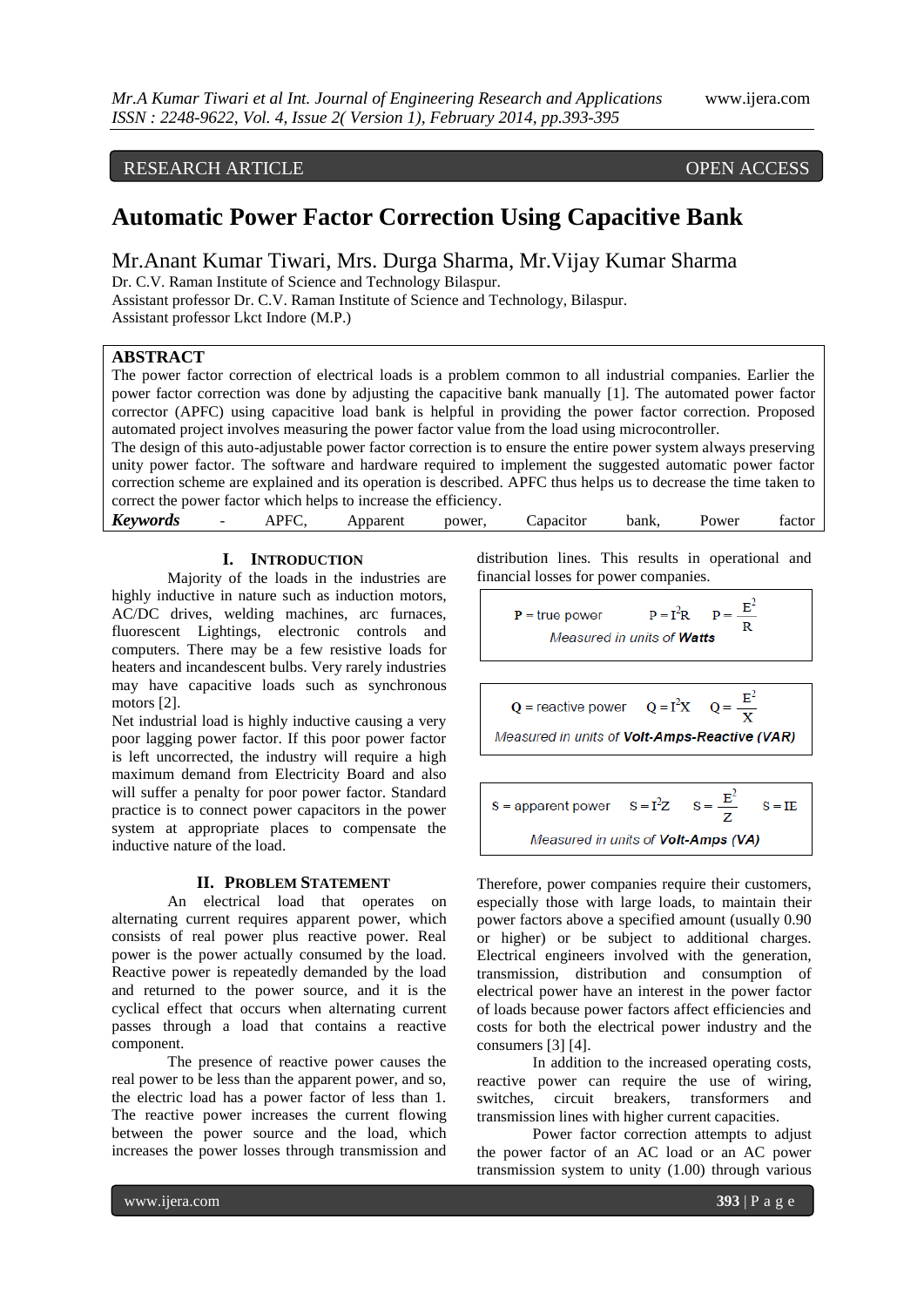methods. Simple methods include switching in or out banks of capacitors or inductors which act to cancel the inductive or capacitive effects of the load, respectively [5] [6].

Non-linear loads create harmonic currents in addition to the original AC current. The simple correction techniques described above do not cancel out the reactive power at harmonic frequencies, so more sophisticated techniques must be used to correct for non-linear loads [7].

#### **III. BLOCK DIAGRAM**

Given below is the block diagram of automatic power factor correction system. The input to the circuit is applied from the regulated power supply. The AC input i.e., 230V from the mains supply is step down by the transformer to 12V and is fed to a rectifier. The output obtained from the rectifier is a pulsating DC voltage. So in order to get a pure DC voltage, the output voltage from the rectifier is fed to a filter to remove any AC components present even after rectification.

The supplied voltage and current signals, taken through a potential transformer and a current transformer. The two sinusoidal waveforms are being changed to square waves through two zero-crossing detectors. These digital square waves are used by microcontroller to calculate phase difference and thus power factor.



Figure 1: Block diagram of APFC

A capacitive load bank is used which develops an electric load, applied to an electrical power source and converts or dissipates the resultant power output of the source. In this way help to improve power factor.

The status of APFC system is displayed on the LCD such as lagging or leading, calculated power

factor etc. If there is any error or alarm condition then buzzer is used to indicate the information to user. Microcontroller used is AT89S52 which is heart and

brain of the entire APFC system. It takes input from user and zero crossings of current, voltage waveforms. It controls the capacitor bank as required to compensate for leading or lagging power factor.

### **IV. SIMULATION AND OBSERVATIONS**

The simulation tool used for the analysis of the APFC system is Proteus VSM. It is an interactive circuit simulation tool in the design environment. It is possible to draw a complete circuit for a microcontroller based system and then test it interactively, all from within the same piece of software. For the educational user and engineering purpose, ISIS also used for producing attractive schematics.

Following figure shows how APFC system looks like when running interactively.



Figure 2: APFC Simulation on Proteus VSM

It shows input waveform of voltage and current with phase difference. Both of the waveforms are fed to zero crossing detectors, which give square waves in digital format. These digital waveforms are used by microcontroller to calculate power factor. Microcontroller takes decision to switch appropriate capacitor bank to compensate for power factor.

Figure given next represent the situation when power factor is very poor at 0.767. Low power factor is not accepted as per standard because poor or low power factors affect efficiencies and costs for both the electrical power industry and the consumers. In addition to the increased operating costs, reactive power can require the use of wiring, switches, circuit breakers, transformers and transmission lines with higher current capacities. Poor power factor needs to be compensated by capacitor bank.